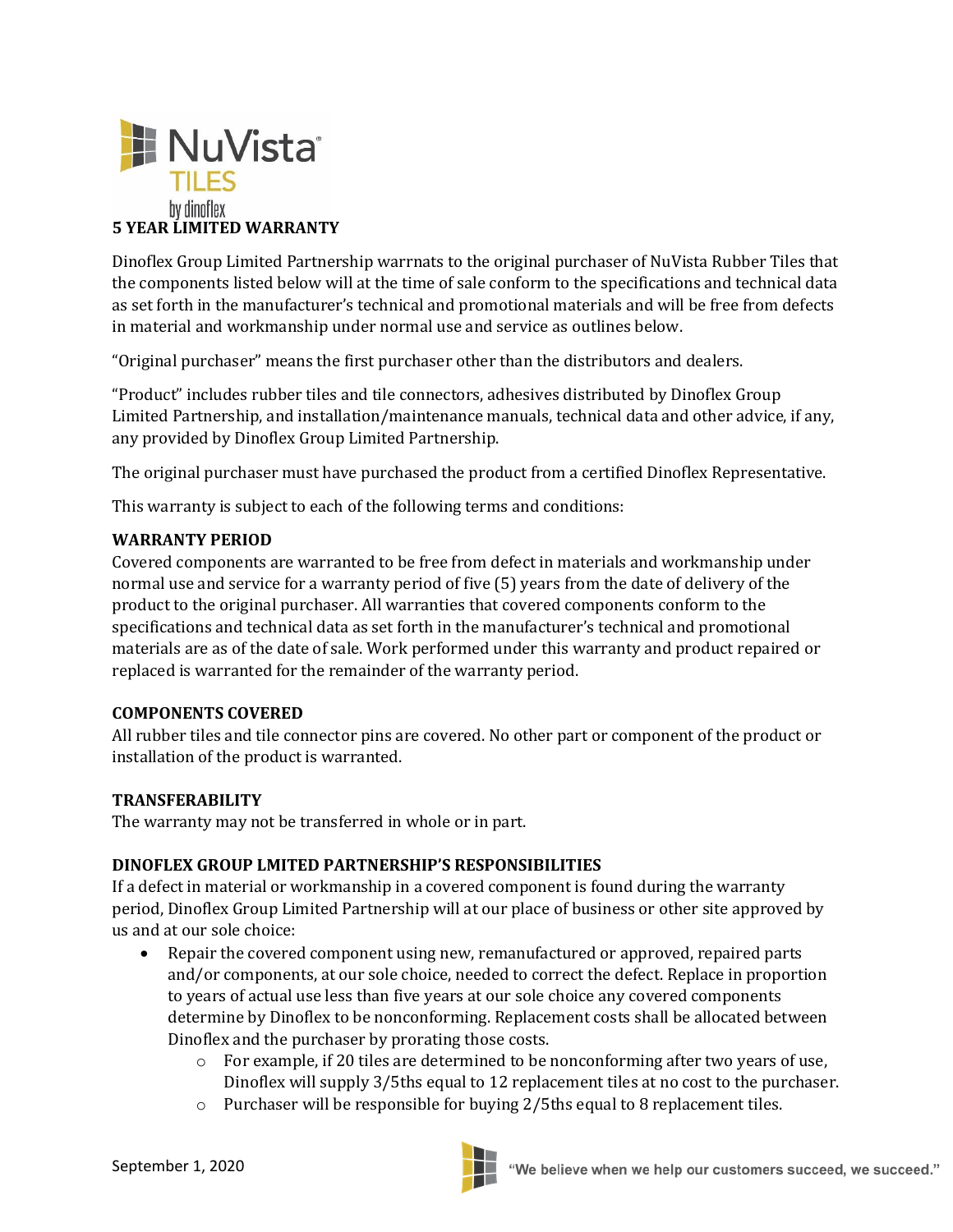## **PURCHASER RESPONSIBILITIES**

The purchaser is responsible for:

- Proper installation of the product compliance with the installation guidelines and all applicable regulations and standards.
- Using the product in an application for which it was designed in accordance with the manufacturer's published technical and promotional materials and refraining from any misuse or unauthorized modifications to the product.
- Properly and adequately maintaining the product in accordance with the maintenance guidelines.
- Ensuring that the product is not exposed to petroleum distillants (solvents, chlorine, acidic chemicals), industrial oils or cleaning methods not approved by the manufacturer.
- Notifying Dinoflex Group Limited Partnership of any defect promptly and in any event within sixty (60) days of discovering defect.
- Complying with all reasonable requests of the manufacturer in the administration of the warranty claim, including permitting the manufacturer to inspect any nonconforming product installed before it is removed.
- Removal and reinstallation of the product in connection with warranty service unless otherwise agreed in writing by the manufacturer.

# **Failure of the purchaser to comply with any of the foregoing responsibilities shall void the warranty.**

## **ADDITIONAL LIMITATIONS**

Dinoflex Group Limited Partnership shall not be responsible for:

- Any use or installation which in the sole judgment of Dinoflex Group Limited Partnership is improper.
- Preparation of a subbase not specifically approved by Dinoflex Group Limited Partnership.
- Attachments, accessory items, and parts not sold by Dinoflex Group Limited Partnership.
- Integration of the product with other products, parts or components not covered by a Dinoflex Group Limited Partnership warranty.
- Addition of ingredients at purchaser's request.
- Exact matching of shade, color and color distribution.
- Abuse, neglect, alteration, accident, act of God, vandalism, and/or improper repair. If the product is damaged due to an occurrence of a natural disaster include, but not limited to, flooding, earthquakes, tornadoes, hurricanes, etc.
- Purchaser's unreasonable delay in making the covered component available for inspection as installed after notice of potential problem.
- Normal wear and tear and aging of your product due to normal usage is not covered by this warranty.
- Any defect determined by Dinoflex not to be due to a defect caused by Dinoflex (e.g. if it is attributable to alteration, modification, negligence, or misuse by the customer or another person) is not covered by this warranty.
- This warranty is in lieu of all other representations, warranties, guarantees, obligations or liability, expressed or implied, including any warranty of merchantability for a particular purpose other than resilient rubber floor covering.
- Any express or implied promise made by any salesperson or representative.

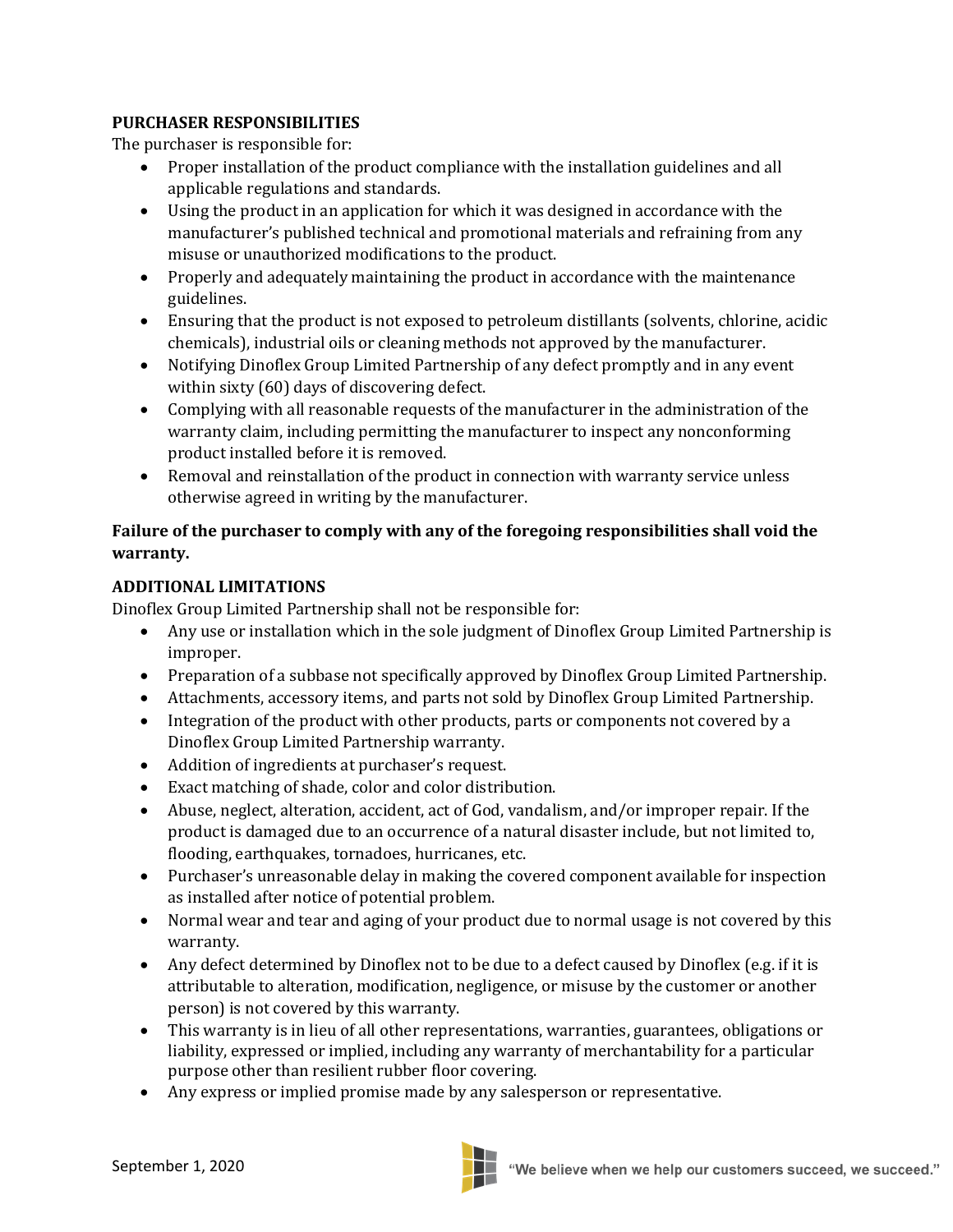- Tears, burns, cuts or damage due to improper installation, improper use or improper cleaning agents or maintenance methods.
- Labor costs for installation of original or replacement material.
- Sale of "remnants", "seconds", "off goods" or other irregular (non-first quality) flooring materials. With respect to "seconds", "off goods", or "remnants" such are sold "as is," and Dinoflex makes no warranties whatsoever, express or implied with respect thereto, including warranties of merchantability or fitness for a particular purpose.
- Material installed with obvious defects.
- Installation of Dinoflex products with adhesives other than those recommended by Dinoflex.
- Fading and/or discoloration resulting from heavy sunlight penetration and ultraviolet ray exposure from direct or glass-filtered sunlight.
- Material that is not installed and maintained as recommended by Dinoflex.
- Environments where the product will be exposed to animal fats, vegetable oils, grease or petroleum-based materials. (i.e.: commercial kitchens or auto repair facilities.)
- Differences in color between products and photography.
- Density deviations between product, samples and photography.
- The material is used in applications/locations other than those for which it was designed.
- Damage to flooring products from pallet jack and tow-motor traffic.
- Difference in color/shading variations with actual samples, printed illustrations and/or previously purchased Dinoflex products.
- The mat releases from the adhesive over time due to heavy vehicle (forklift) traffic.
- The priginal purchaser fails to comply with all terms and conditions stated herein.
- Repairs, alterations or modifications are made to the surfaces without prior consultation, consent or authorization from Dinoflex. Removal and re-installation of the Product in connection with warranty service unless otherwise agreed in writing by the Manufacturer.
- Payment for the product has not been made in full

## **NEGOTIATION**

Purchaser acknowledges that all terms and conditions herein, including but not limited to the disclaimer and release and exclusion of consequential and other damages, were freely negotiated and bargained for with Dinoflex Group Limited Partnership or its distriubtors and that purchaser has agreed to purchase the limited warranty subject to these terms and conditions.

## **ADDITIONAL TERMS**

Any terms or conditions which may appear in any communication from purchaser, including but not limited to any separate document submitted by purchaser in connection with the purchase of the limited warranty, are herby objected to and shall not be effective or binding unless specifically accepted in writing by Dinoflex Group Limited Partnership's CEO.

## **DISCLAIMER AND RELEASE**

Dinoflex Group Limited Partnership shall have no obligation or liability, whether arising in contract (including warranty), tort (including negligence or strict liability) or otherwise for loss of use, revenue or profit, cost of capital, cost of substitute equipment, additional costs incurred by purchaser at his plant or in the field (whether by way of correction or otherwise), claims by purchaser, purchaser's customers or other third parties for damages resulting from personal injury or property damage, or any other incidental or consequential damage with respect to any nonconformance or defect in the product.